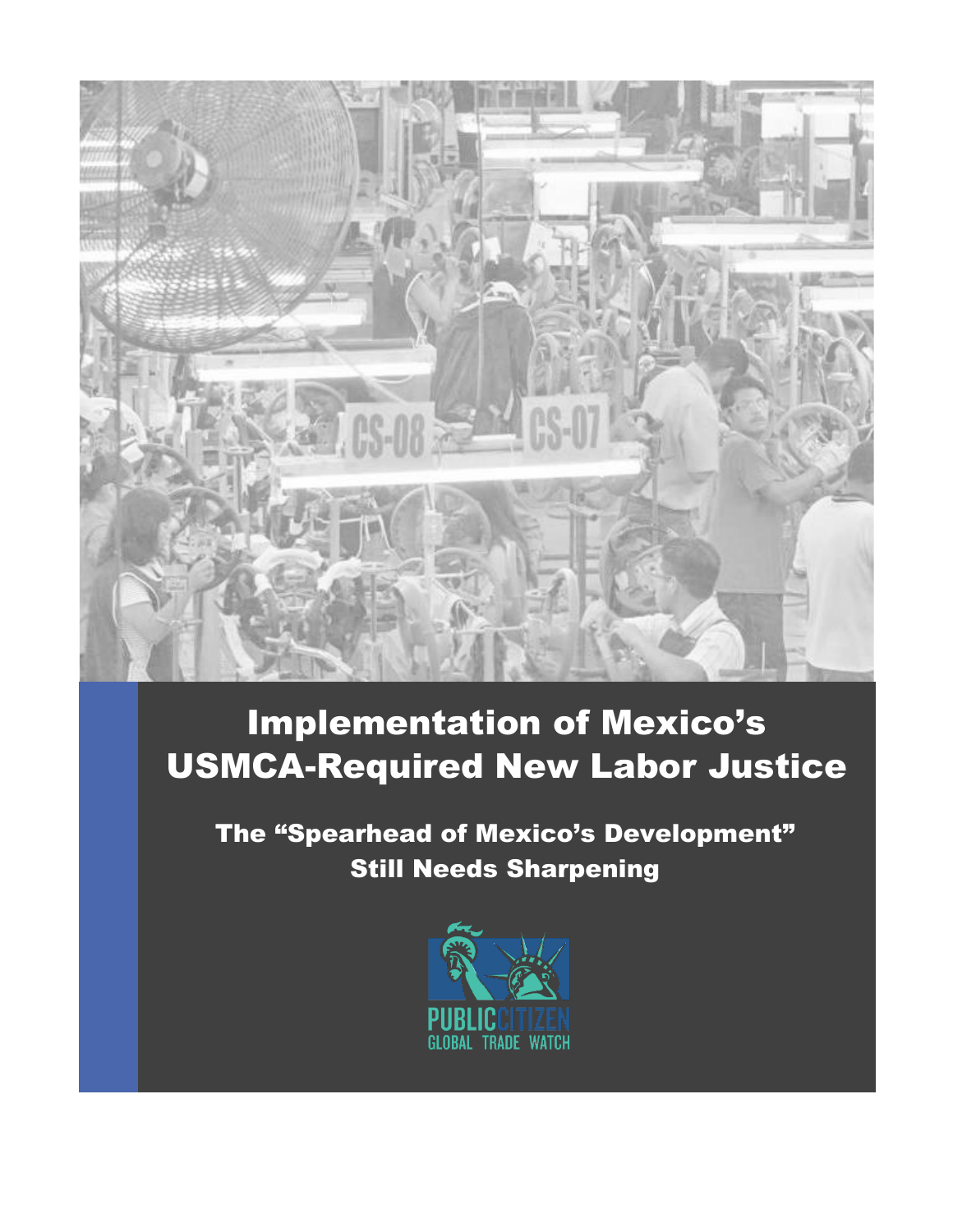*Published May 2021 by Public Citizen's Global Trade Watch*

*Public Citizen is a national, nonprofit consumer advocacy organization that serves as the people's voice in the nation's capital. Since our founding in 1971, we have delved into an array of areas, but our work on each issue shares an overarching goal: To ensure that all citizens are represented in the halls of power. For four decades, we have proudly championed citizen interests before Congress, the executive branch agencies and the courts. We have successfully challenged the abusive practices of the pharmaceutical, nuclear and automobile industries, and many others. We are leading the charge against undemocratic trade agreements that advance the interests of mega-corporations at the expense of citizens worldwide. As the federal government wrestles with critical issues – fallout from the global economic crisis, health care reform, climate change and so much more – Public Citizen is needed now more than ever. We are the countervailing force to corporate power. We fight on behalf of all Americans – to make sure your government works for you. We have five policy groups: our Congress Watch division, the Energy Program, Global Trade Watch, the Health Research Group and our Litigation Group. Public Citizen is a nonprofit organization that does not participate in partisan political activities or endorse any candidates for elected office. We accept no government or corporate money – we rely solely on foundation grants, publication sales and support from our 500,000 members. Visit our web page [at www.citizen.org. F](http://www.citizen.org/)or more information on Public Citizen's trade and globalization work, visit the homepage of Public Citizen's Global Trade Watch: [www.tradewatch.org.](http://www.tradewatch.org/)*

*This report was written by Daniel Rangel and Lori Wallach.* 

*Additional copies of this document are available from: Public Citizen's Global Trade Watch 215 Pennsylvania Ave SE, Washington, DC 20003 (202) 546-4996*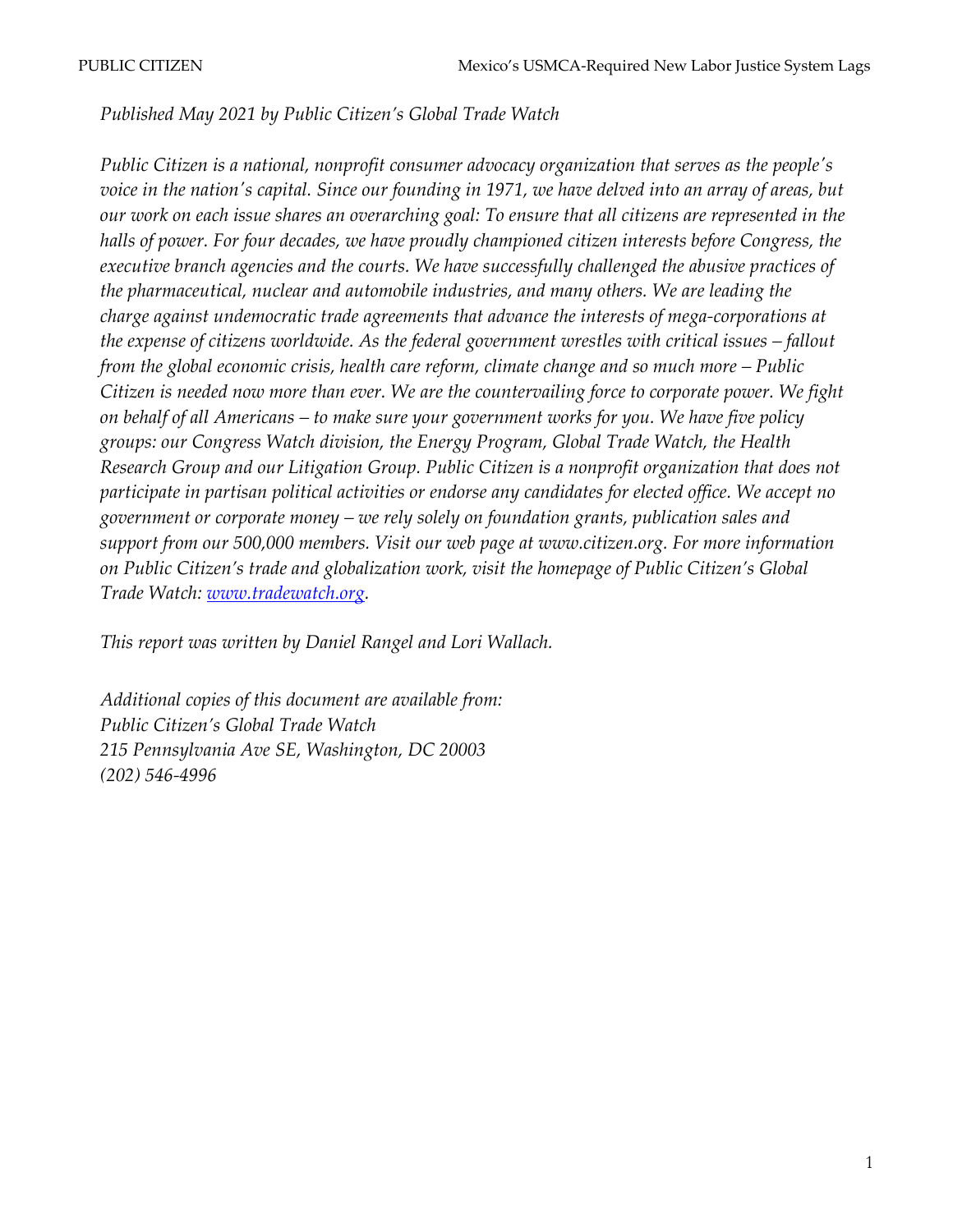# *Other Recent Titles by Public Citizen's Global Trade Watch:*

Waiver of the WTO's Intellectual Property Rules: Existing TRIPS "Flexibilities" Unworkable for Necessary Scale Up of COVID-19 Medicines Production (April 2021)

Waiver of the WTO's Intellectual Property Rules: Facts vs. Common Myths (March 2021)

Backgrounder: WTO-Required Monopolies for Pharmaceutical Corporations Obstruct Global Production of COVID-19 Vaccines & Treatment (February 2021)

Trade Discrimination: The Disproportionate, Underreported Damage to U.S. Black and Latino Workers from U.S. Trade Policies (November 2020)

Promises Made, Workers Betrayed: Trump's Bigly Broken Promise to Stop Job Offshoring (October 2020)

NAFTA at 25: Promises Versus Reality (January 2019)

*Fracaso*: NAFTA's Disproportionate Damage to U.S. Latino and Mexican Working People (December 2018)

To Date, a Critical Tool to Address Currency Manipulation and Stem Record-Setting Trade Deficits Has Been Underutilized (October 2018)

Termination of Bilateral Investment Treaties Has Not Negatively Affected Countries' Foreign Direct Investment Inflows (April 2018)

Follow the Money: Did Administration Officials' Financial Entanglements with China Delay Trump's Promised Tough-on-China Trade Policy? (March 2018)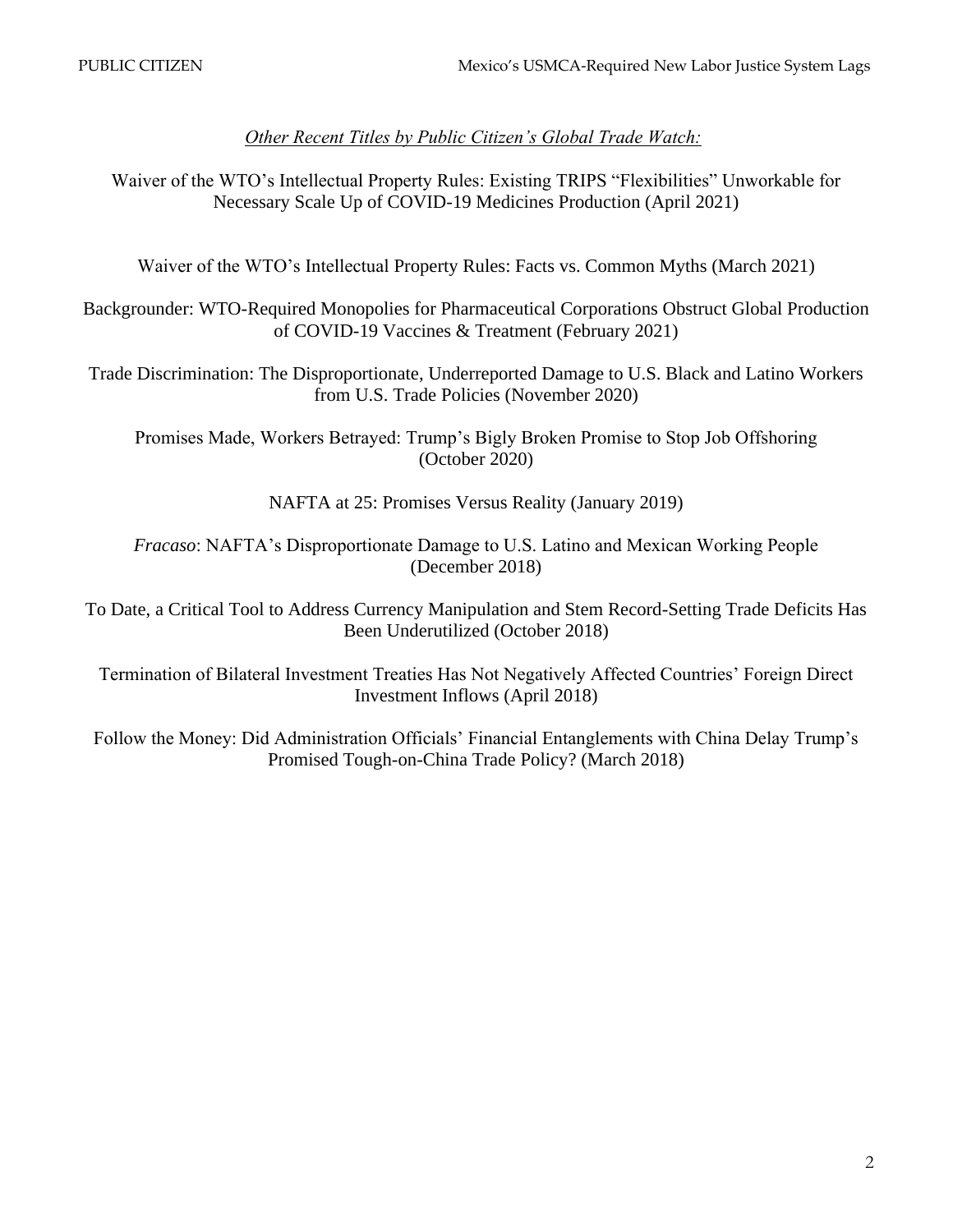# **Implementation of Mexico's USMCA-Required New Labor Justice System Is Lagging**

# **The "Spearhead of Mexico's Development"<sup>1</sup> Still Needs Sharpening**

# **Executive Summary**

The recently-filed United States-Mexico-Canada Agreement (USMCA) enforcement case against Tridonex — a Matamoros auto parts manufacturer that has continually prevented its workers from being represented by an independent union — revealed a key shortcoming in Mexico's USMCA-required labor reform implementation: the Mexican government's decision to delay the establishment of new labor justice bodies in the most industrialized and labor-troubled states of the country. Analysis of Mexican government plans to phase-in the new institutions reveal that the group of Mexican states in which the overwhelming majority of all strikes erupt, half of all manufacturing occurs and half of all foreign direct investment (FDI) is directed were granted the longest period to operationalize the new regime. These states are not required to establish new, independent labor adjudication courts under the Mexican government labor reform and USMCA implementation plan until May 2022. And, the Federal Labor Court for Collective Matters, a recently established Mexico City entity that is already in operation and handles collective disputes such as demands over collective bargaining agreement (CBA) control and strikes for sectors that fall within federal jurisdiction, is also not authorized to handle cases originating in states that do not have the new local labor courts already established. Improving labor rights and their enforcement in Mexico was a priority focus of congressional Democrats during the renegotiation of the North American Free Trade Agreement (NAFTA). The revised NAFTA, formally called the USMCA, went into effect on July 1, 2020. The COVID-19 crisis slowed Mexico's implementation of its new USMCA labor obligations. However, the problems identified in this report extend beyond those delays and reflect significant institutional problems that require urgent redress.

Under the current Mexican implementation plan, workers in the states in the last phase-in tier, which are those most in need of urgent labor reforms, are stuck with only access to the problematic, old labor institutions at the local and federal levels until their state-level new bodies are operational. And, once a case is started in the old regime, it is expected to be completed there, which means the old local boards will keep functioning long after the reform is implemented in each state. An official from one Mexican state noted that the old labor body would remain operational for at least three years after the new institutions come into place to deal with a backlog of 6,000 cases already filed. Assuming similar backlogs in other states, the Mexican states with the biggest labor problems might have the corrupt, old labor courts deciding cases until 2025 or beyond.

The absence of labor bodies that facilitate workers' enjoyment of the union democracy rights guaranteed in the pact effectively denies workers' the USMCA-guaranteed labor rights that went into effect when the pact did on July 1, 2020. Our review of Mexico's current, revised phased-in implementation of its new labor institutions shows that the Mexican states where workers most require new credible, independent, and

<sup>1</sup> On November 17, 2020, the Chief Justice of the Mexican Supreme Court of Justice of the Nation, Arturo Zaldívar, swore in 45 judges to head the recently established labor district courts. During his speech, Justice Zaldívar said: "The labor reform and particularly the new labor justice must be the spearhead of Mexico's development. (…) With your appointment, an unprecedented and historic phase, not only for the federal judicial branch, but for the entire country starts. You have a great challenge, achieving updating social justice, a justice with a humane face, sensitive and close to the people." See: *Suprema Corte de Justicia de la Nación*. "*La reforma laboral debe ser punta de lanza del desarrollo del estado mexicano: Arturo Zaldívar*." November 17, 2020. Available at: [https://www.internet2.scjn.gob.mx/red2/comunicados/noticia.asp?id=6264.](https://www.internet2.scjn.gob.mx/red2/comunicados/noticia.asp?id=6264)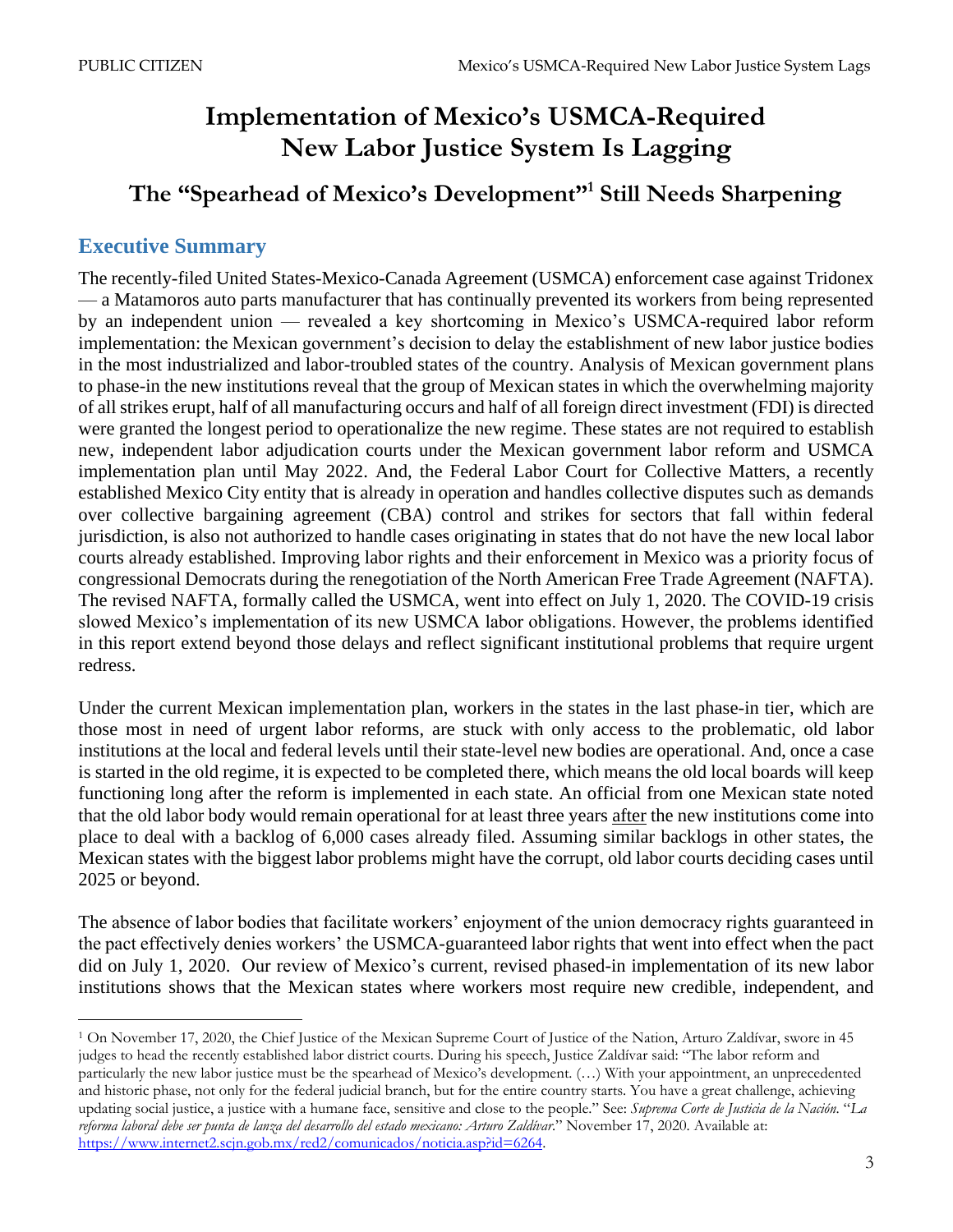efficient institutions are the last places reform is required to be implemented. The states in the longest phasein group represent a staggering number of new strikes per year  $-25.7$  - compared to the rest of the country, while the states in the earliest phase-in have 1.5 new strikes per year. Similarly, the states with the longest period to set up the new institutions experience, on average, almost 3.7 times more labor conflicts than the states with the shortest timespan. Gaps in Mexico's implementation of its labor obligations under the USMCA may lead to many more enforcement actions following the filing of two USMCA Rapid Response Enforcement claims in mid-May.

There is an obvious way for the Mexican government to remedy this problem. As this report documents, an "Implementation Council" that determines the schedule of required compliance has repeatedly modified the list of states that must be in compliance by each phase-in period. To capture the intent of the USMCA Labor Chapter's obligations, the Council must shift states with high industrial activity and a large number of labor disputes, such as Tamaulipas and Chihuahua, to the earlier phase-in date. This would mean that the new institutions in these states would have to be functioning in October 2021, more than two years after the Mexican labor law reform requiring the new institutions was passed and a year after the USMCA went into effect. Additionally, the Mexican Council of the Federal Judiciary could amend its regulation that now determines that a new Federal Labor Court for Collective Matters is to only handle collective disputes, such as demands over CBA control and strikes, that arise from states in the first tier of implementation. This court is already functioning, and the judiciary could extend the competence of this court over the disputes that fall under federal jurisdiction and arise from states in the later tiers of implementation. This would give workers in key sectors, such as automotive, auto parts, metals and mining, a novel, more reliable forum to bring their claims.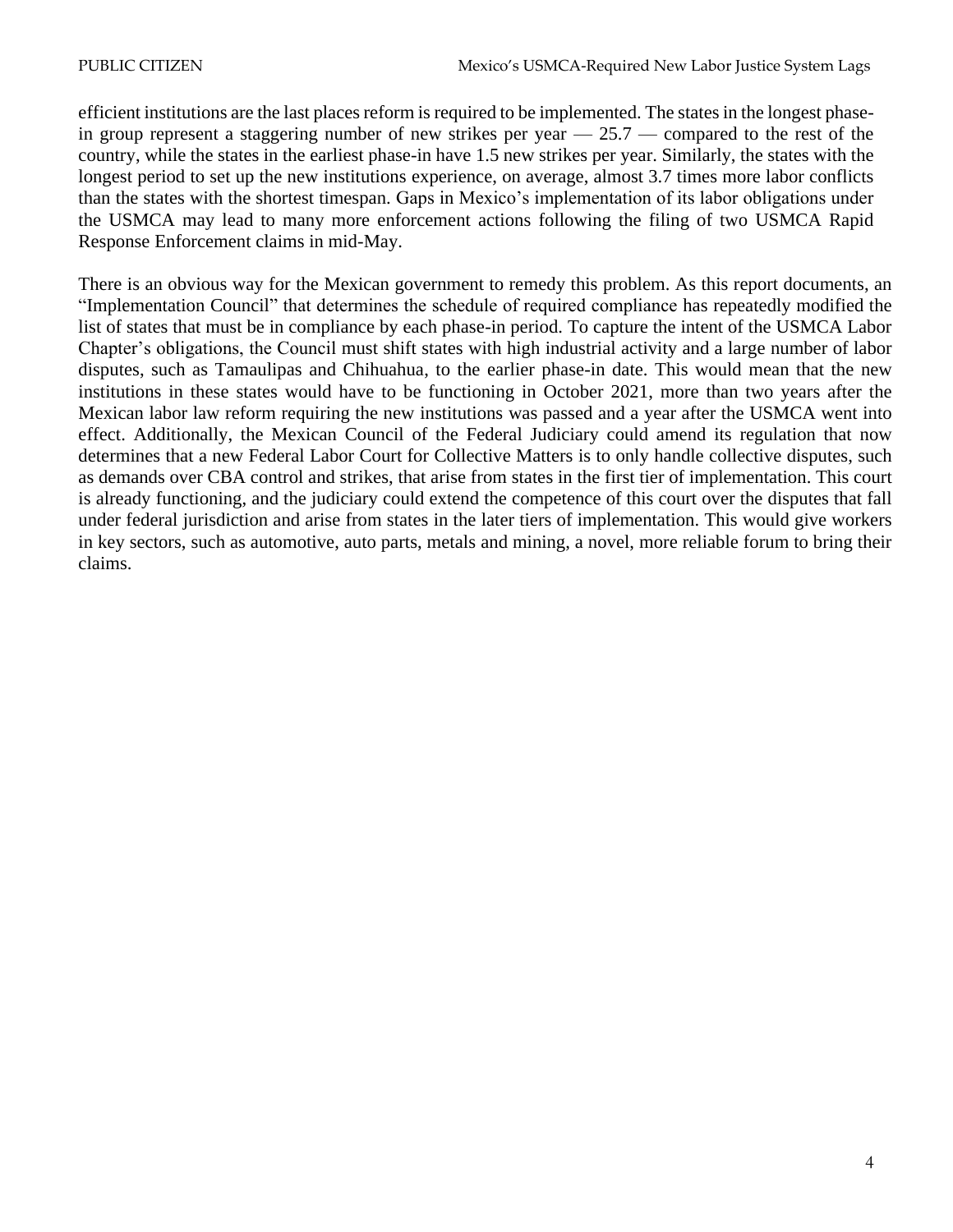# **Introduction**

In May 2021, the first two labor rights enforcement cases were filed under the revised NAFTA's novel Rapid Response Mechanism (RRM). The cases were initiated almost exactly two years after the enactment of Mexico's labor reforms, which implemented a 2017 Mexican constitutional labor reform as well as new labor obligations under the revised NAFTA. The RRM is a targeted, facility-specific

enforcement mechanism unique to the USMCA that is devised to protect workers' right to organize. For decades, Mexico's laws and institutions have at best been permissive of — and in many instances even fostered — the collusion between corporations, employer-controlled unions and government officials to the detriment of the rights and interests of Mexican workers. The result is that 25 years after NAFTA, Mexican real manufacturing wages are lower than manufacturing wages in China.

Many policymakers, unions workers and activists in the United States and Mexico hope that Mexico's new labor regulations and institutions, as well as the revised NAFTA's enforcement mechanisms can contribute to redressing this historic problem. However, one of the recent RRM cases, triggered by the continuous attempts of Tridonex — an auto parts manufacturer based in Matamoros, Tamaulipas — to prevent its workers from organizing and being represented by an independent union, highlights a key shortcoming of Mexico's labor reform implementation: Establishment of new labor justice bodies was postponed for years in the most industrialized and labor-troubled states of the country.

# **Background on Mexico's Labor Law Reform**

On May 1, 2019, Mexico enacted changes to its Federal Labor Law (FLL) to overhaul an outdated, corporatefriendly law and related institutions. Mexico had pledged to make labor law reforms during Trans-Pacific Partnership (TPP) negotiations and amended its Constitution accordingly in 2017. The revised constitutional provisions mandated the creation of new federal and state-level labor courts and conciliation centers to deal with worker-employer disputes, as well as requiring secret-ballot voting by workers to approve collective bargaining agreements and to elect union leadership, among other reforms. Business interests in Mexico oppose these changes and they were not implemented in Mexican statute or policy. The renegotiation of NAFTA, through which congressional Democrats won stronger labor standards and enforcement, and then the election of a new president in Mexico, finally resulted in the May 2019 enactment of the labor reforms conceptualized in the 2017 constitutional changes. The revised NAFTA, formally called the United States-Mexico-Canada Agreement, went into effect on July 1, 2020.

While the substantive provisions aimed at strengthening union democracy in Mexico went into force immediately after the May 2019 passage of Mexico's reformed labor law, the new labor justice system that is established under that law is slowly being brought to life through a phased implementation scheme. Yet, the new labor justice system is essential to enforce the law's enhanced rights and guarantees.

After repeatedly delaying implementation and moving more states into the latest tiers of operation, the government released a scheme that gives the nine states that represent nearly 50% of Mexico's industrial activities at least an entire additional year to set up the new independent labor bodies. The textbook labor law violations identified in the Tridonex case spotlight the problems that arise in the absence of independent, reliable institutions to solve conflicts between labor and employers in highly industrialized, labor intensive states in Mexico. Tridonex workers not only have faced harassment and illegal firings by their employer but have also seen how the existing, old labor institutions such as local and state conciliation and arbitration boards (CABs) stonewalled their efforts to achieve better wages and working conditions through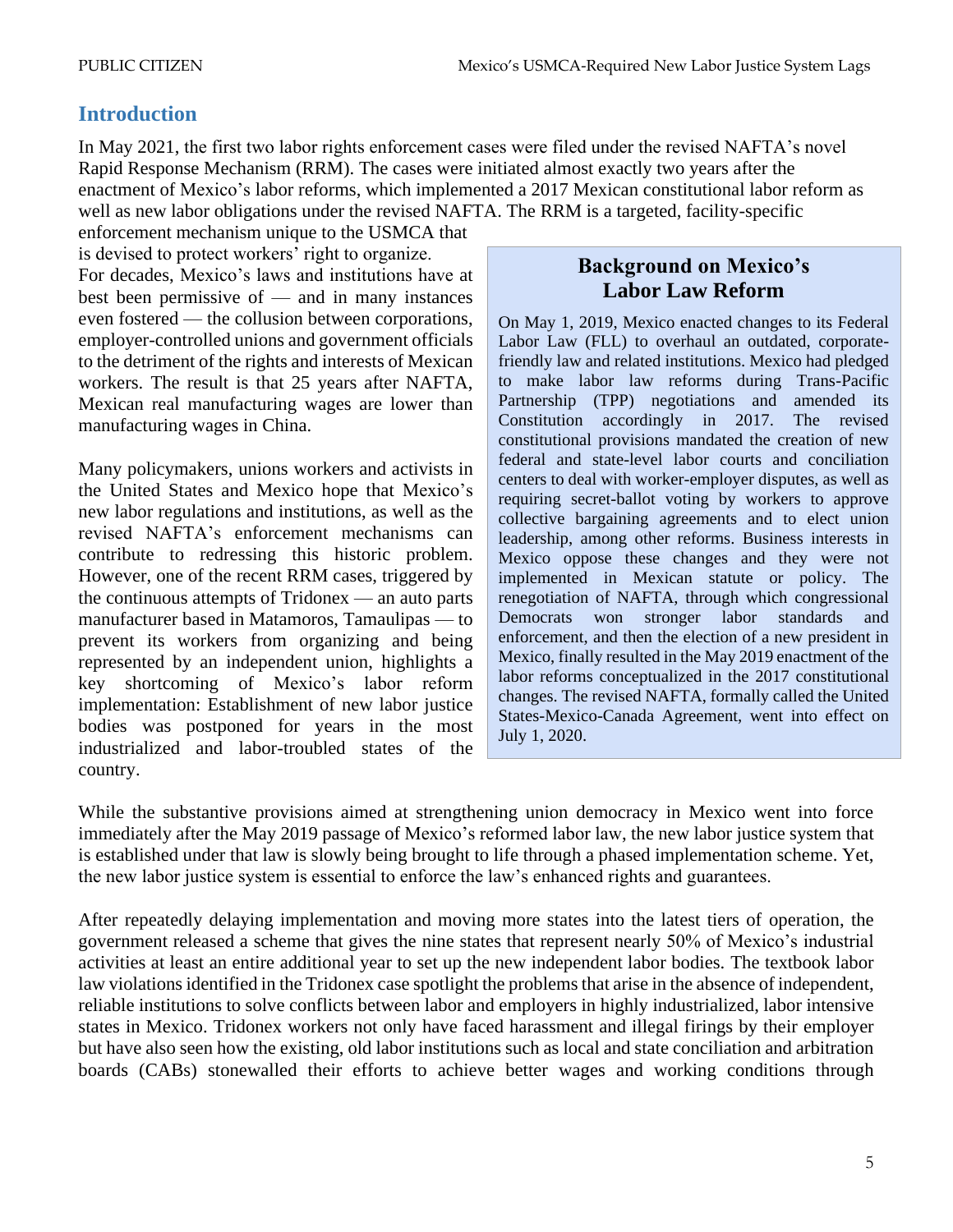independent union representation. <sup>2</sup> Since Tamaulipas is part of the group of states that has an additional year to create the new labor courts that would eventually replace the CABs, Tridonex workers will not have a new local labor court to take their demands seriously until May 2022.

The lengthy delays in establishment of the new labor court structure have not received sufficient attention amidst worrying news about Mexico's obligation to ensure existing collective bargaining agreements (CBAs) are ratified and union officials are democratically elected. All existing CBAs must be ratified through personal, free, direct and secret-ballot voting before May 2023. Yet, as of May 4, 2021, less than 1% have been ratified.<sup>3</sup> Representatives of old, employer-friendly protection unions<sup>4</sup> are already asking for an extension of the deadline required by the new labor law and the USMCA. And some of the ratification votes that are happening are troubling. For instance, serious irregularities occurred during a vote to ratify a CBA at a General Motors plant in Silao, Guanajuato, which is the target of the other May 2021 RRM case that was self-initiated by the U.S. government. <sup>5</sup> As well, the Mexican government has rolled back the deadline by which unions must modify their bylaws to abide by the personal, free, direct, and secret-ballot election requirements. Transitional Articles 22 and 23 of Mexico's 2019 Labor Law Reform established statutory deadlines for the amendment of bylaws' rules related to union leadership elections by December 2, 2019, and the rules governing the approval and review of CBAs by May 1, 2020. However, by mid-2020, only 9.5% of local unions had modified their bylaws.<sup>6</sup> This prompted the Implementation Council (a body composed by representatives of the federal government, the local governments and the judiciary tasked with the oversight of the implementation process) to extend the deadline, arguing that the COVID-19 pandemic was a major obstacle for union members to gather and modify bylaws.<sup>7</sup> The Implementation Council granted unions 45 additional days to change the voting rules related to approval and verification of CBAs and 17 days for those related to union leadership. The new timelines are set to begin in each state when the state's health authorities reopen public sector activities. By the last time the Implementation Council met in 2020, on October 16, only one state had reopened activities for the public sector and just 14% of local unions had modified their bylaws. 8

While all these problems are clearly relevant and raise concerns about Mexico's strategy to implement the labor reforms and its commitments under the USMCA, this report sheds light on the largely unnoticed issue

<sup>2</sup> Thomas Kaplan, "Complaint Accuses Mexican Factories of Labor Abuses, Testing New Trade Pact," New York Times, May 10, 2021. Available at[: https://www.nytimes.com/2021/05/10/business/economy/mexico-trade-deal-labor-complaint.html.](https://www.nytimes.com/2021/05/10/business/economy/mexico-trade-deal-labor-complaint.html)

<sup>3</sup> María Del Pilar Martínez, "*Sindicatos piden prórroga en legitimación de contratos*," El Economista, May 4, 2021. Available at: [https://www.eleconomista.com.mx/empresas/Sindicatos-ven-dificil-cumplir-con-el-acuerdo-de-legitimacion-de-contratos-y-piden](https://www.eleconomista.com.mx/empresas/Sindicatos-ven-dificil-cumplir-con-el-acuerdo-de-legitimacion-de-contratos-y-piden-prorroga-20210504-0109.html)[prorroga-20210504-0109.html.](https://www.eleconomista.com.mx/empresas/Sindicatos-ven-dificil-cumplir-con-el-acuerdo-de-legitimacion-de-contratos-y-piden-prorroga-20210504-0109.html)

<sup>&</sup>lt;sup>4</sup> "Protection union" refers to a problematically common practice in Mexico of employers working with "union" officials to register a union and sign a CBA with low wages and other terms that protect the employer's interests, without workers having any say and often before any workers are even hired. See: Carlos de Buen Unna, Collective Bargaining Agreements for Employer Protection ("Protection Contracts") in Mexico, Friedrich Ebert Foundation, December 2011, Available at:

[https://www.academia.edu/7879996/Collective\\_Bargaining\\_Agreements\\_for\\_Employers\\_Protection\\_in\\_Mexico.](https://www.academia.edu/7879996/Collective_Bargaining_Agreements_for_Employers_Protection_in_Mexico)

<sup>5</sup> Thomas Kaplan, "The U.S. asks Mexico to investigate allegations of labor violations at a G.M. facility," New York Times, May 12, 2021. Available at[: https://www.nytimes.com/2021/05/12/us/politics/the-us-asks-mexico-to-investigate-allegations-of-labor](https://www.nytimes.com/2021/05/12/us/politics/the-us-asks-mexico-to-investigate-allegations-of-labor-violations-at-a-gm-facility.html?searchResultPosition=2)[violations-at-a-gm-facility.html?searchResultPosition=2.](https://www.nytimes.com/2021/05/12/us/politics/the-us-asks-mexico-to-investigate-allegations-of-labor-violations-at-a-gm-facility.html?searchResultPosition=2)

<sup>6</sup> Alejandro Páez Morales, "*90% de sindicatos locales no han modificado sus estatutos: STPS,*" Crónica.com.mx, July 27, 2020. Available at: [https://www.cronica.com.mx/notas-90\\_de\\_sindicatos\\_locales\\_no\\_han\\_modificado\\_sus\\_estatutos\\_stps-1159873-2020](https://www.cronica.com.mx/notas-90_de_sindicatos_locales_no_han_modificado_sus_estatutos_stps-1159873-2020)

<sup>7</sup> Labor and Social Welfare Secretariat, "*Acuerda CCIRJL ampliación de plazos establecidos en la Reforma Laboral para modificar estatutos sindicales,*" April 20, 2020. Available at: [https://www.gob.mx/stps/prensa/acuerda-ccirjl-ampliacion-de-plazos-establecidos-en-la](https://www.gob.mx/stps/prensa/acuerda-ccirjl-ampliacion-de-plazos-establecidos-en-la-reforma-laboral-para-modificar-estatutos-sindicales)[reforma-laboral-para-modificar-estatutos-sindicales.](https://www.gob.mx/stps/prensa/acuerda-ccirjl-ampliacion-de-plazos-establecidos-en-la-reforma-laboral-para-modificar-estatutos-sindicales)

<sup>8</sup> Coordination Council for the Implementation of the Labor Justice System Reform, *Minute of the Fourth Ordinary Session of 2020*, October 16, 2020. Available at:

[https://reformalaboral.stps.gob.mx/rl/doc/Acta\\_Cuarta\\_Sesi%C3%B3n\\_Ordinaria\\_2020\\_del\\_CCIRSJL\\_VF\\_16102020\\_mod1301](https://reformalaboral.stps.gob.mx/rl/doc/Acta_Cuarta_Sesi%C3%B3n_Ordinaria_2020_del_CCIRSJL_VF_16102020_mod13012021.pdf) [2021.pdf.](https://reformalaboral.stps.gob.mx/rl/doc/Acta_Cuarta_Sesi%C3%B3n_Ordinaria_2020_del_CCIRSJL_VF_16102020_mod13012021.pdf)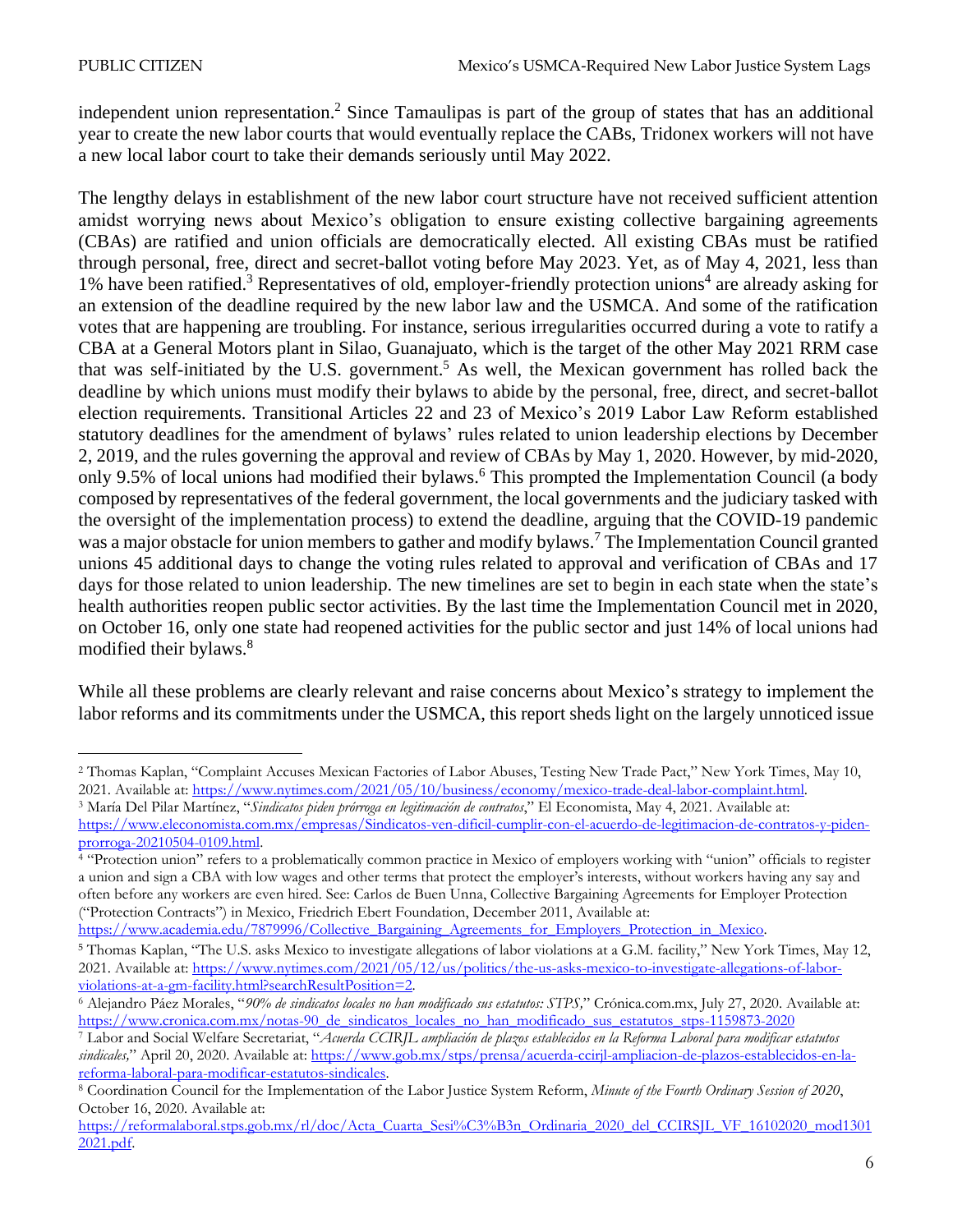of how the most highly industrialized Mexican states, which are also those with more frequent capital-labor conflicts, are backloaded in the staged introduction of Mexico's new conciliation centers and labor courts. As made evident by the Tridonex case, the lack of independent and reliable institutions to solve conflicts between labor and employers constitutes a substantial obstacle to workers' achieving the rights and guarantees enshrined in the new labor law. Therefore, the Mexican government should consider ways in which it can accelerate access to the new labor law system in those places where it is most direly needed.

# **The Mexican States with the Most Serious Labor Problems, Most Foreign Investment and Most Industrial Activity Are the Last Required to Phase-in the New Labor System**

The Mexican government's record to date of establishing the required, new labor institutions at both the federal and state level has not inspired confidence. While the Mexican labor law does not require the new labor institutions to operate prior to 2022 at the state level and 2023 for the federal bodies, the government has extended the timelines set out in its original implementation plan. This has delayed establishment of the independent labor courts that are critical to workers exercising their new rights. While some changes were necessitated by the pandemic, the implementation schedule's repeated modification raises doubts about when key changes to Mexico's labor regime will actually go into effect.

Mexico created a Coordination Council for the Implementation of the Labor Justice System Reform (Implementation Council) $\delta$  to implement the changes required by the labor reform and determine the schedule for phasing in the new bodies required by the labor justice system.

The Council decided that the new labor justice system would be implemented in three phases. Each of the 32 Mexican states would be assigned to one phase and a corresponding deadline, by which the new institutions would be operational. That means the states in the last phase would have until May 1, 2022 to establish the new state labor courts to adjudicate conflicts and the state conciliation centers to handle cases on a pre-judicial stage. Notably, the Federal Labor Court for Collective Matters, which is already in operation, is located in Mexico City and handles collective disputes, such as demands over CBA control and strikes for sectors that fall within federal jurisdiction, would also only handle cases originated in states where the new local labor courts have been established. Article 123.XXX.a of the Mexican Constitution asserts federal jurisdiction over key industries, including automotive, auto parts, textiles, electricity, mining, metals, hydrocarbons, petrochemical, cement, lime, chemicals, pharmaceuticals, food production, railroads, lumber, glass, tobacco and banking.<sup>10</sup> That means the problematic, old system will remain in place for workers engaged in these key sectors in the states with the most pressing labor problems for at least one additional year, despite the fact that there is an operational court, with jurisdiction over their collective demands, that could provide a reliable, impartial forum.

And, once a case is started in the old regime, it is expected to be completed there, which means the old bodies could last beyond 2025. Even when the new institutions become operational, the old, problematic local boards will continue functioning to resolve the disputes that were initiated in advance of the new conciliation centers and courts being operational and receiving cases. For instance, the chairman of the

<sup>9</sup> The Council is composed of representatives of the Labor and Social Welfare Secretariat, Finance Secretariat, the judiciary, the National Conference of Governors, and the National Conference of Labor Secretaries. Among other actions, the Implementation Council issued the "National Strategy for Implementation of Labor Reform."

<sup>&</sup>lt;sup>10</sup> Disputes arising from all other sectors are to be handled by state-level authorities. However, these distinctions have not been respected. In Matamoros, for example, many *maquiladoras* producing auto parts have deposited their CBAs in the local CAB. See: Quadratín México, "*Exhorta STPS al diálogo para resolver huelga en 45 empresas de Matamoros,*" Quadratín. January 25, 2019. Available at: [https://mexico.quadratin.com.mx/exhorta-stps-al-dialogo-para-resolver-huelga-en-45-empresas-de-matamoros/.](https://mexico.quadratin.com.mx/exhorta-stps-al-dialogo-para-resolver-huelga-en-45-empresas-de-matamoros/)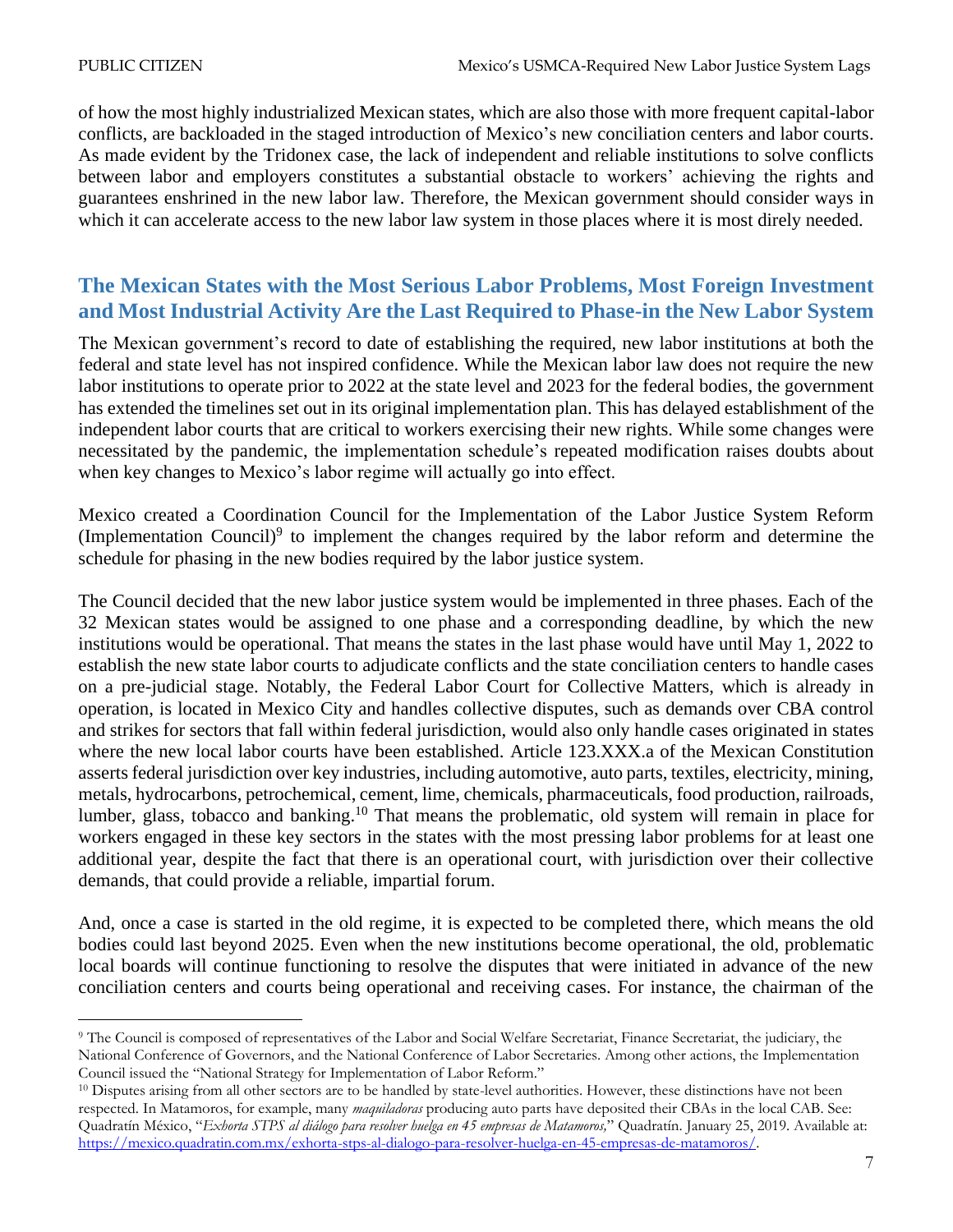Local Arbitration and Conciliation Board of Durango (a Phase One state) stated that this institution from the old regime will remain operational for at least three years *after* the new institutions come into place, to deal with a backlog of  $6,000$  cases already filed.<sup>11</sup> Thus, the old CABs will keep functioning long after reform is implemented in each state. Assuming similar backlogs in other states, which in reality could be even bigger, the old local labor boards in Phase Three states might remain empowered to solve labor disputes until 2025 or beyond.

Before the list was cut down to only eight states, the Labor and Social Welfare Secretariat announced that all of the Phase One states combined represented 35% of the active labor disputes in the country.<sup>12</sup> However, the Secretariat has failed to clarify that the main criterion to select these states was the low rate of new cases being filed during recent years, as explained below, which raises the question of whether the reform is being implemented first where urgently required. Moreover, labor leaders have noted that the most industrialized states — particularly those in the North of the country, where having sound and reliable institutions to solve conflicts between labor and capital is critical — have been left last, and there is lack of clarity as to when the new labor justice system will widely apply in these states.



### **Figure 1. Phases of Implementation of the New Labor Justice System**

*Source: Council of the Federal Judiciary.<sup>13</sup>*

For decades, academics and news reporters have documented the way in which the explosion of exportoriented Mexican *maquiladora* factories is connected to the prevalence of nefarious working conditions and artificially low wages, particularly in the north of Mexico. Mexico's 1960s Border Industrialization Program and then NAFTA's entry into force in 1994, led to staggering growth in the number of factories producing for export along the northern border. The 500 Mexican *maquiladoras* in the late 1960s grew to almost 2000 in 1990, and by 2009 there were more than 3500 such factories employing well over a million

<sup>11</sup> Carlos Mendoza, "*En trámite seis mil expedientes en la JLCyA,*" El Sol de Durango. October 19, 2020. Available at: [https://www.elsoldedurango.com.mx/local/municipios/en-tramite-seis-mil-expedientes-en-la-jlcya-](https://www.elsoldedurango.com.mx/local/municipios/en-tramite-seis-mil-expedientes-en-la-jlcya-5909367.html?fbclid=IwAR2P4KozMgtSjqkN7FCpveEcy5uBCiGprk5A32NtY4nCROE2lIs_cWomjuU)

[<sup>5909367.</sup>html?fbclid=IwAR2P4KozMgtSjqkN7FCpveEcy5uBCiGprk5A32NtY4nCROE2lIs\\_cWomjuU.](https://www.elsoldedurango.com.mx/local/municipios/en-tramite-seis-mil-expedientes-en-la-jlcya-5909367.html?fbclid=IwAR2P4KozMgtSjqkN7FCpveEcy5uBCiGprk5A32NtY4nCROE2lIs_cWomjuU)

<sup>12</sup> Labor and Social Welfare Secretariat, "*Los estados donde inicia el nuevo modelo laboral suman 35% de expedientes laborales del país,*" January 12, 2020. Available at: [https://www.gob.mx/stps/prensa/los-estados-donde-inicia-el-nuevo-modelo-laboral-suman-35-de](https://www.gob.mx/stps/prensa/los-estados-donde-inicia-el-nuevo-modelo-laboral-suman-35-de-expedientes-laborales-del-pais)[expedientes-laborales-del-pais.](https://www.gob.mx/stps/prensa/los-estados-donde-inicia-el-nuevo-modelo-laboral-suman-35-de-expedientes-laborales-del-pais)

<sup>13</sup> Council of the Federal Judiciary, "*Unidad de Implementación de la Reforma en Materia de Justicia Laboral*," extracted on May 17, 2021. Available at: [https://www.cjf.gob.mx/micrositios/uirmjl/.](https://www.cjf.gob.mx/micrositios/uirmjl/)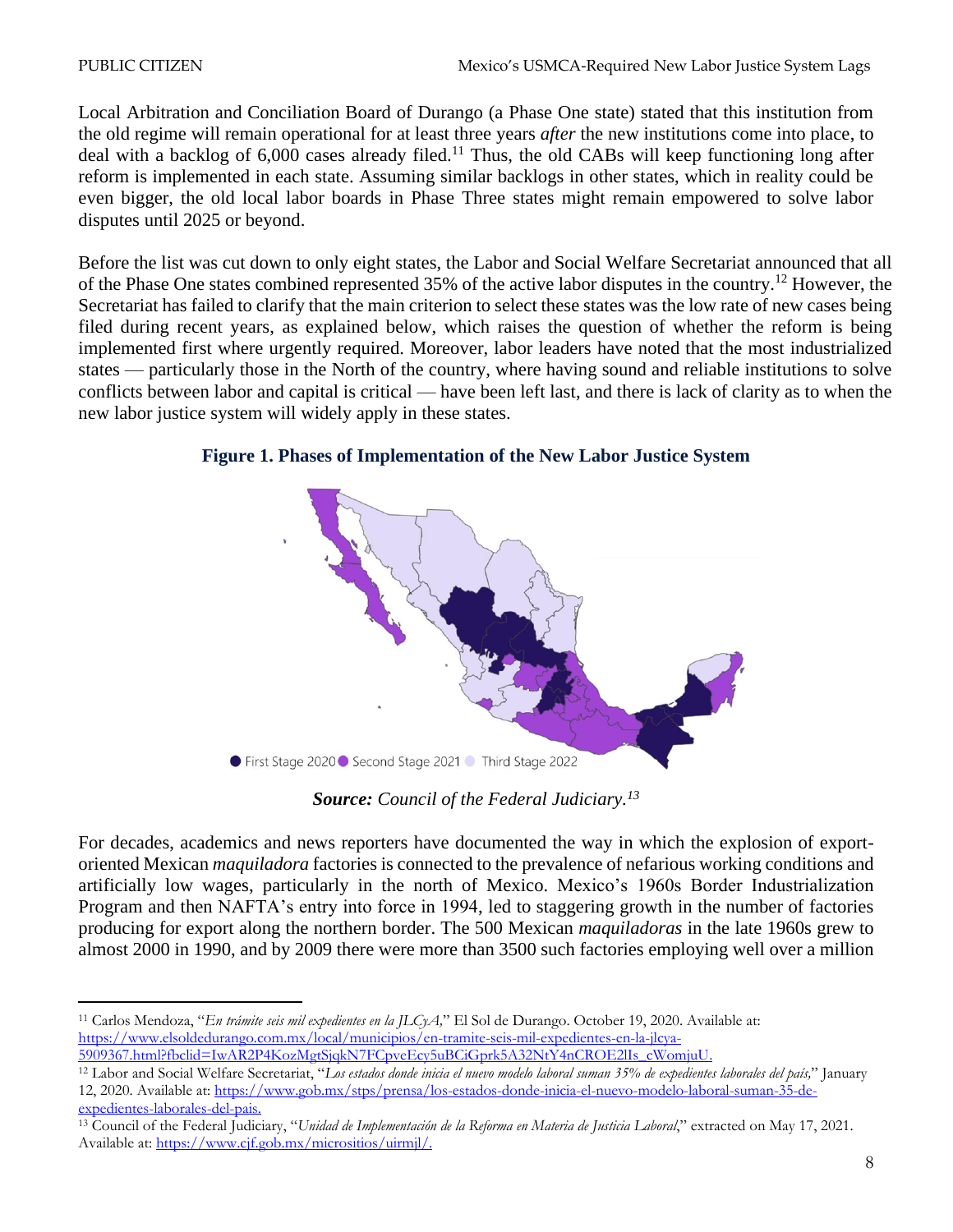workers in auto parts, electronics, textiles, and more.<sup>14</sup> Today, Mexico has over 5000 *maquiladoras* that employ around 2.7 million people.<sup>15</sup> But this factory boom, mainly in Mexico's northern states, has not generated widespread welfare gains for Mexicans working in the plants. Even before NAFTA's entry into force in 1994, the unionist and academic Daniel La Botz identified low wages, sexual harassment, poor workplace conditions, weak environmental protections, and anti-union repression as some of the major issues facing Mexican workers throughout the *maquiladora* zone.<sup>16</sup> These problems have persisted over the past two and a half decades. And, when workers have organized independently to demand better working conditions and wages from the *maquilas* in northern states, the old CABs have been utilized to stonewall their demands, defending protection unions and corporate interests.<sup>17</sup> The entrenchment of these dynamics in the industrial complexes located in Mexico's northern states spotlights why the Mexican government's decision to backload theses into the last phase of implementation of the new labor justice system is so problematic.

This concern is well founded. Using data from the Mexican national statistical agency, *Instituto Nacional de Estadística y Geografía* (INEGI), we compiled the most recent state-level information regarding manufacturing output, labor conflicts, number of strikes per year, value of exports and foreign direct investment (FDI) inflows and aggregated it by state groupings, in accordance with the current schedule of implementation.<sup>18</sup> The data indicate that Phase Three states have almost half of the manufacturing activity, more than half of the labor conflicts, the overwhelming majority of strikes per year and are also characterized by high levels of exports and FDI intake.

Under the current phase-in schedule, the states relegated to Phase Three produce nearly half of the gross domestic manufacturing output. The states that are classified as Phase One, which are the only ones in which the new labor institutions are already functioning, represent only 21% of Mexico's manufacturing activity.

<sup>14</sup> Mark Horowitz, *Maquiladora* Production, Rising Expectations, and Alterglobalization Strategy, *Critical Sociology* 35(5) 677-688.

<sup>15</sup> National Institute of Statistics and Geography, "*Programa de la industria manufacturera, maquiladora y de servicios de exportación (IMMEX) - 2007 en adelante,*" extracted on May 24, 2021. Available at[: https://www.inegi.org.mx/programas/immex/#Tabulados.](https://www.inegi.org.mx/programas/immex/#Tabulados)

<sup>16</sup> Daniel La Botz, "Manufacturing Poverty: The Maquiladorization of Mexico," *International Journal of Health Services*, Volume 24, Number 3, Pages 403-408, 1994.

<sup>17</sup> Cirila Quintero Ramírez, "*El sindicalismo en las maquiladoras. La persistencia de lo local en la globalización*," *Desacatos*, Volume 21, May – August 2006, Pages 11-28.

<sup>18</sup> National Institute of Statistics and Geography, "*Banco de Indicadores,*" extracted on July 24, 2020. Available at: [https://www.inegi.org.mx/app/indicadores/.](https://www.inegi.org.mx/app/indicadores/)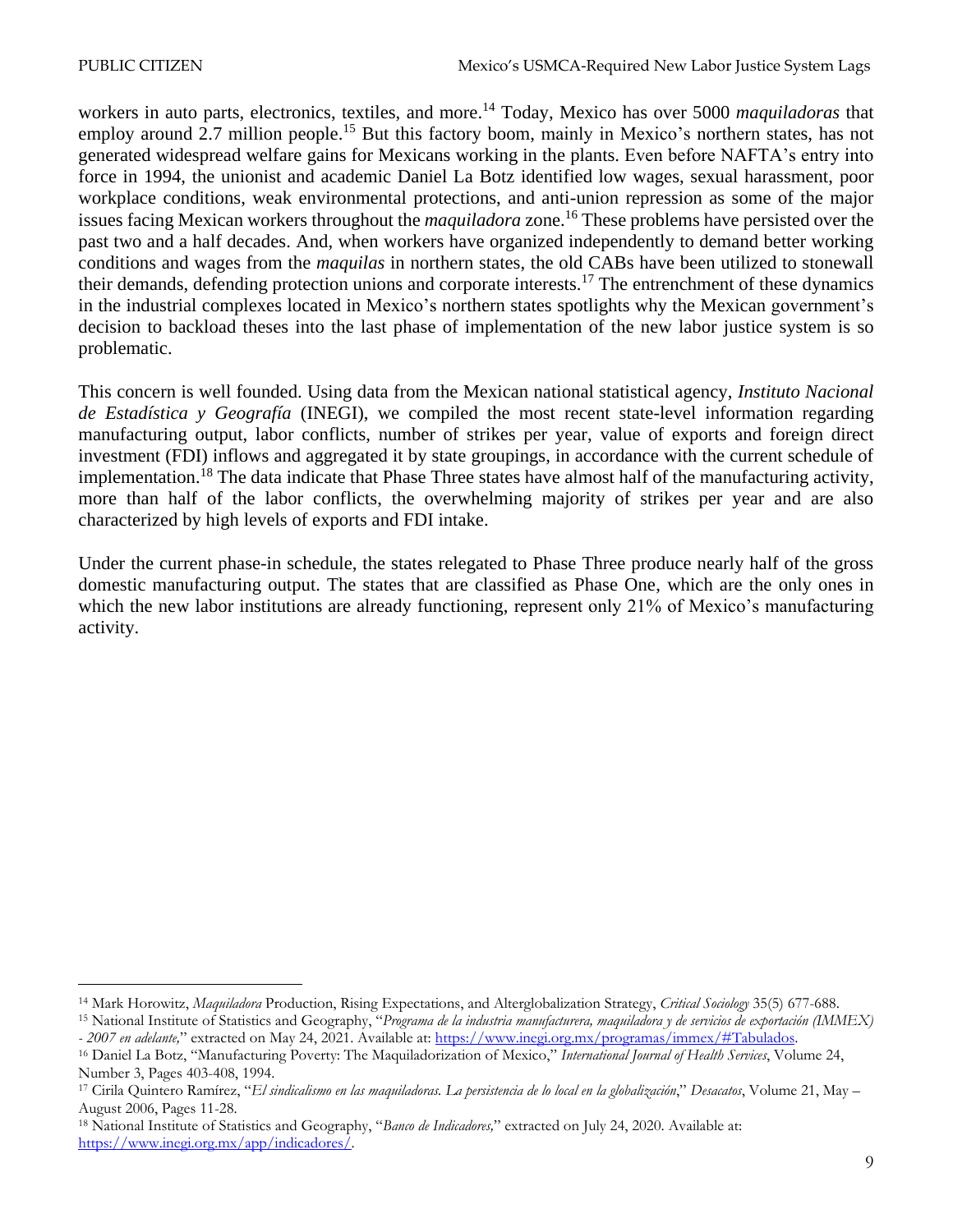

**Figure 2. Percentage of Gross Domestic Manufacturing Product in 2018 by States Groupings (MXN million)**

### *Source: INEGI*

There is a clear correlation between manufacturing activity and incidence of labor conflicts. The scatter plot below displays the relationship between these variables using 2018 data.



*Source: INEGI*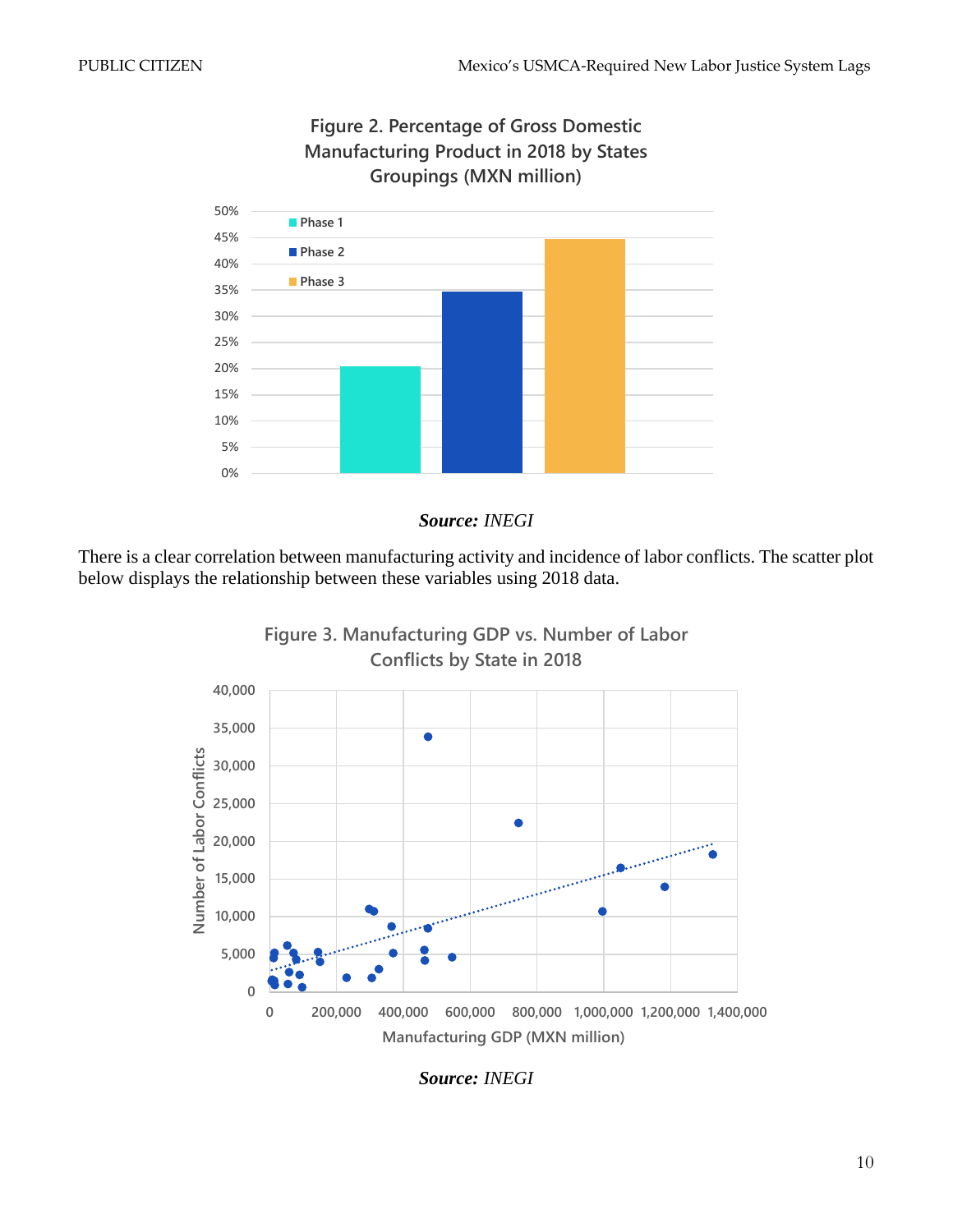Hence, it should not be a surprise that Phase Three states, which represent nearly half of the manufacturing activity of the country, have had the most labor conflicts and strikes in recent years. Phase Three states experience, on average, almost twice as many labor conflicts as Phase Two states and 3.7 times more conflicts than Phase One states.



**Figure 4. Annual Average Number of Labor Conflicts by State Groupings (2016-2018)**

Phase Three states host a staggering number of strikes per year compared to the rest of the country. While Phase Three states experiences on average 25.7 new strikes per year, Phase Two states' average of new strikes per year is 4.3, and Phase One states only face 1.5 new strikes.



**Figure 5. Annual Average Number of Strikes by State Groupings (2016-2018)**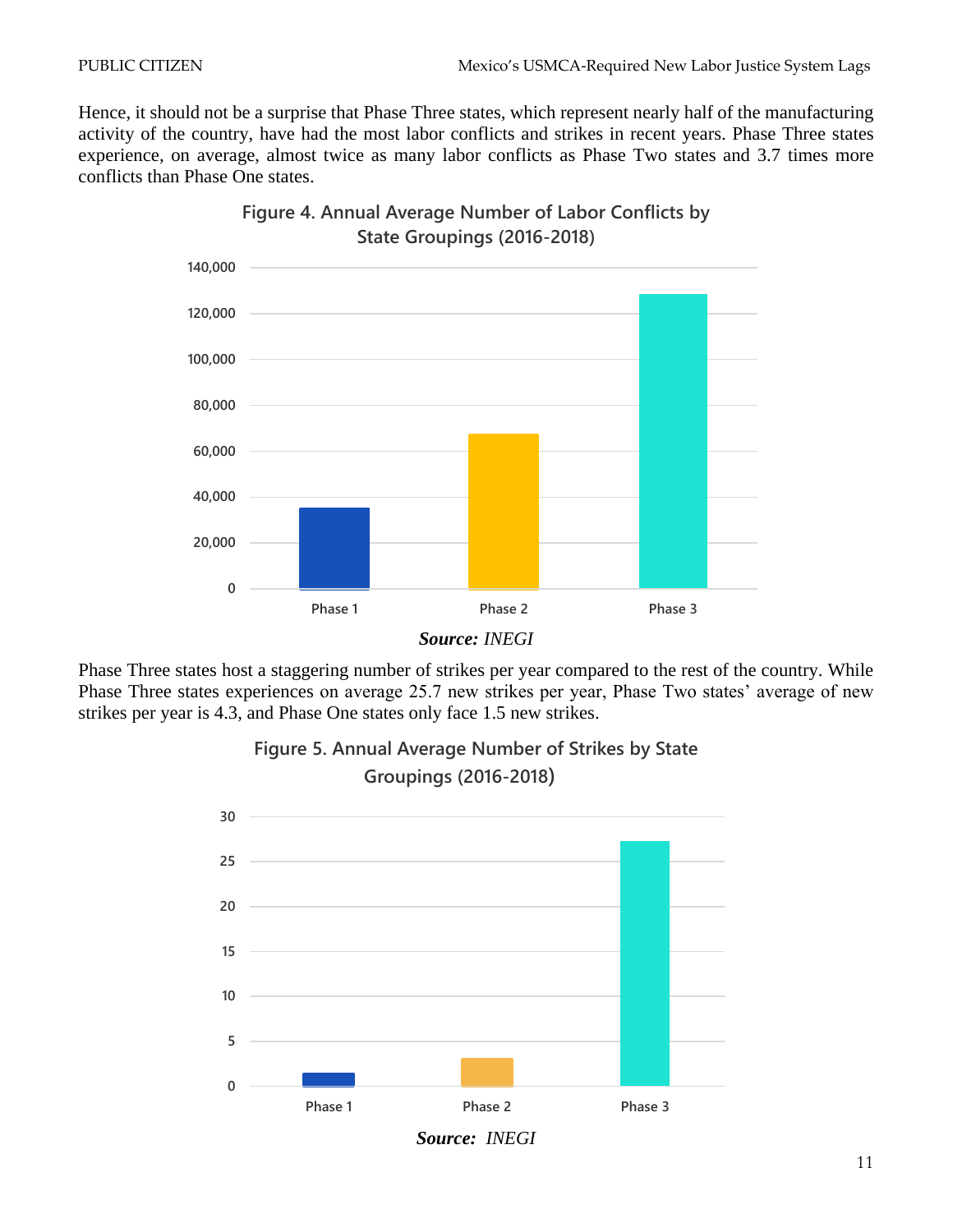The data reveal that the states where workers most require new, credible, independent and efficient institutions are the last places reform is required to be implemented. This will undermine the prospects for workers in those states to solve their conflicts and enhance their wages and working conditions. This situation is even more worrisome given the lack of clarity and transparency by which the implementation schedule has been established and modified, as will be discussed in the next section.

Finally, Phase Three states are also the main recipients of FDI, and they also are the source of a large portion of Mexico's exports. The states relegated to Phase Three receive at least half of the foreign investment inflows coming into Mexico and represent at least half of Mexican exports. The figures below illustrate the accumulation of FDI and export activity in these states using the current version of the implementation schedule.



*Source: INEGI*

# **As the Schedule and the States Listed in Each Phase-In Group Changed Over Time, Those with the Most Serious Labor Problems, Most FDI and Most Industrial Activity Were Given the Longest to Comply in Each Scenario**

The Mexican government has published a series of ever-changing plans for the staged implementation of the new labor courts. Although, as demonstrated above, one consistent feature of each schedule of compliance is that the most industrialized states, which have had the most strikes and the most labor disputes and thus the greatest need for rapid implementation of the new law, have the longest timelines to comply. (These are also the states that receive the highest amounts of FDI and that represent the largest share of exports of the country.) Each of the Mexican government's proposed schedules allow the states that represent 50% of Mexico's industrial activities to have at least three years before the independent labor bodies required by the new law must be operational.

Initially, the Council of the Federal Judiciary, the body in charge of the administration of the judicial branch in Mexico, suggested the new system be phased in by Mexican states according to the schedule below. Notably, the Council intended that the states with the least new labor dispute cases per year on average would have the new system operational first, while states with the highest levels of activity were left to the last year.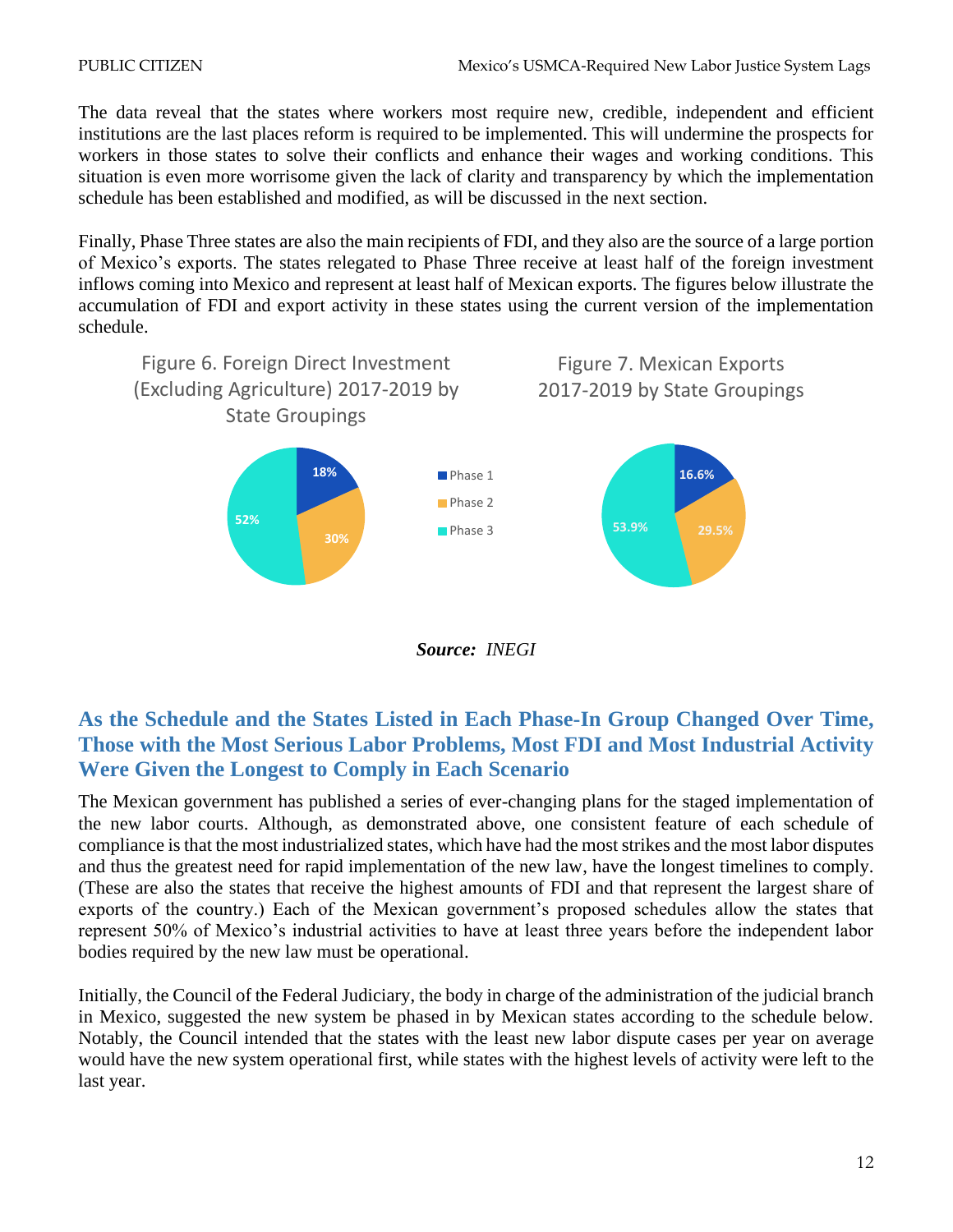| <b>Phase 1</b>      | <b>Phase 2</b>   | <b>Phase 3</b>   |  |
|---------------------|------------------|------------------|--|
| Aguascalientes      | Baja California  | Ciudad de México |  |
| Baja California Sur | Campeche         | Chihuahua        |  |
| Chiapas             | Estado de México | Coahuila         |  |
| Colima              | Guanajuato       | Jalisco          |  |
| Durango             | Hidalgo          | Nuevo León       |  |
| Guerrero            | Michoacán        | Puebla           |  |
| Nayarit             | Morelos          | Tabasco          |  |
| Oaxaca              | Querétaro        | Tamaulipas       |  |
| Quintana Roo        | San Luís Potosí  | Veracruz         |  |
| Zacatecas           | Sinaloa          |                  |  |
|                     | Sonora           |                  |  |
|                     | Tlaxcala         |                  |  |
|                     | Yucatán          |                  |  |

#### **Table 1. Phased Implementation Order Proposed by the Council of the Federal Judiciary**

*Source: Council of the Federal Judiciary<sup>19</sup>*

Then, on July 5, 2019, the Labor and Social Welfare Secretary proposed to the Implementation Council a list of 10 states to be part of Phase One: Baja California Sur, Campeche, Colima, Durango, Hidalgo, Guanajuato, Nayarit, Oaxaca, Tlaxcala, and Zacatecas. This list was based on the Council of the Federal Judiciary's proposal, which used as its only criterion the average number of new cases per year in each state, but also included other states that expressed interest and willingness to participate in Phase One of the implementation process.<sup>20</sup> At this point, the first stage comprised 10 states where the new labor institutions should have been completely functional in October 2020. In October 2021, the 11 states of Phase Two would have the new labor institutions operational and, finally, in May 2022 the remaining 11 states would be required to have the new system operational.

<sup>19</sup> Council of the Federal Judiciary, *Programa de Implementación de la Reforma en Materia de Justicia Laboral*, at 29-31.

<sup>20</sup> Coordination Council for the Implementation of the Labor Justice System Reform, *Minute of the First Ordinary Session of 2019*, July 5 2019. Available at: [https://reformalaboral.stps.gob.mx/rl/doc/Acta\\_de\\_la\\_Primera\\_Sesion\\_Ordinaria.pdf.](https://reformalaboral.stps.gob.mx/rl/doc/Acta_de_la_Primera_Sesion_Ordinaria.pdf)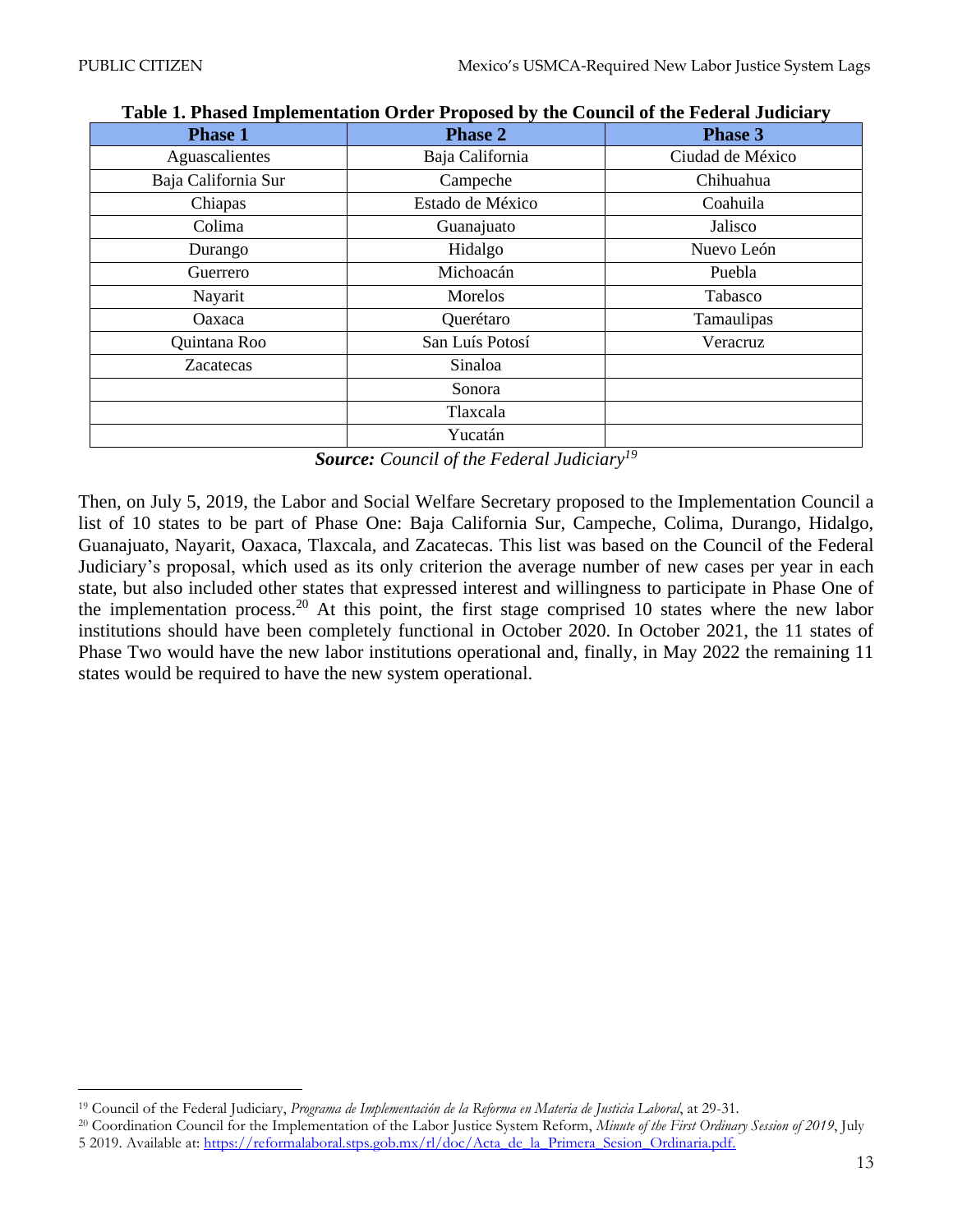The Phase One list was constantly modified during the past year, and most official documents did not even clarify which states would be included in the other two phases of implementation.<sup>21</sup> One of the few documents issued by the Implementation Council that laid out the composition of Phase Two and Phase Three states contains the following order:

| Phase 1 (October 2020) | Phase 2 (October 2021)       | <b>Phase 3 (May 2022)</b> |  |
|------------------------|------------------------------|---------------------------|--|
| Baja California Sur    | Aguascalientes               | Ciudad de México          |  |
| Chiapas                | Baja California<br>Chihuahua |                           |  |
| Durango                | Campeche<br>Coahuila         |                           |  |
| Estado de México       | Colima                       | Jalisco                   |  |
| Guanajuato             | Guerrero                     | Nayarit                   |  |
| Hidalgo                | Michoacán                    | Nuevo León                |  |
| San Luís Potosí        | Morelos                      | Puebla                    |  |
| Tabasco                | Oaxaca                       | Querétaro                 |  |
| Tlaxcala               | Quintana Roo                 | Sonora                    |  |
| <b>Zacatecas</b>       | Sinaloa                      | <b>Tamaulipas</b>         |  |
|                        | Yucatán                      | Veracruz                  |  |

#### **Table 2. Phased Implementation Order Proposed by the Implementation Council in Late 2019**

*Source: Coordination Council for the Implementation of the Labor Justice System Reform.<sup>22</sup>*

The outbreak of the COVID-19 pandemic, among other issues, led to a major adjustment of the implementation schedule. Most notably, the number of states that had to have the new institutions operational in 2020 was reduced from 10 to eight, and the starting month was pushed back to November.<sup>23</sup> Then in mid- 2020, the Implementation Council announced the following phasing-in schedule:

*the Second Ordinary Session of 2020*, April 17, 2020. Available at: [https://reformalaboral.stps.gob.mx/rl/doc/Acta\\_Segunda\\_Sesion\\_Ordinaria\\_2020\\_del\\_CCIRSJL\\_VF\\_15072020.pdf.](https://reformalaboral.stps.gob.mx/rl/doc/Acta_Segunda_Sesion_Ordinaria_2020_del_CCIRSJL_VF_15072020.pdf) <sup>22</sup> Coordination Council for the Implementation of the Labor Justice System Reform, *Actualización de Planes y Programas de Trabajo: Estudio Línea de Base de la Reforma Laboral (2016-2019)*, at 9.

<sup>&</sup>lt;sup>21</sup> On September 27, 2019, the Implementation Council adopted a decision exhorting the 10 Phase One states to coordinate among their institutions to adjust their state laws in order to comply with the new federal labor laws. In this opportunity the 10 states of Phase One were: Baja California Sur, Chiapas, Colima, Durango, Estado de México, Hidalgo, San Luís Potosí, Tlaxcala, Yucatán, and Zacatecas. See: Coordination Council for the Implementation of the Labor Justice System Reform, *Agreement 10-27/09/2019*, September 27, 2019. Available at[: https://reformalaboral.stps.gob.mx/rl/doc/Acuerdo\\_10-27092019.pdf.](https://reformalaboral.stps.gob.mx/rl/doc/Acuerdo_10-27092019.pdf) In a decision issued at the beginning of 2020, the Implementation Council treated the following as Phase One states: Chiapas, Durango, Estado de México, Guanajuato, Hidalgo, Nayarit, San Luís Potosí, Tabasco, Tlaxcala, and Zacatecas. See: Coordination Council for the Implementation of the Labor Justice System Reform, *Agreement 04-17/01/2020*, January 17, 2020. Available at: [https://reformalaboral.stps.gob.mx/rl/doc/Acuerdo\\_04-17012020.pdf.](https://reformalaboral.stps.gob.mx/rl/doc/Acuerdo_04-17012020.pdf) During its second 2020 session, the Implementation Council had a new Phase One list: Campeche, Chiapas, Durango, Estado de México, Guanajuato, Hidalgo, San Luís Potosí, Tabasco, Tlaxcala, and Zacatecas. See Coordination Council for the Implementation of the Labor Justice System Reform, *Minute of* 

<sup>23</sup> Procuraduría Federal de la Defensa del Trabajo, "*Celebran Tercera Sesión Ordinaria del Consejo de Coordinación para la Implementación de la Reforma al Sistema de Justicia Laboral,*" July 27, 2020. Available at: [https://www.gob.mx/profedet/articulos/celebra-tercera-sesion](https://www.gob.mx/profedet/articulos/celebra-tercera-sesion-ordinaria-del-consejo-de-coordinacion-para-la-implementacion-de-la-reforma-al-sistema-de-justicia-laboral?idiom=es)[ordinaria-del-consejo-de-coordinacion-para-la-implementacion-de-la-reforma-al-sistema-de-justicia-laboral?idiom=es.](https://www.gob.mx/profedet/articulos/celebra-tercera-sesion-ordinaria-del-consejo-de-coordinacion-para-la-implementacion-de-la-reforma-al-sistema-de-justicia-laboral?idiom=es)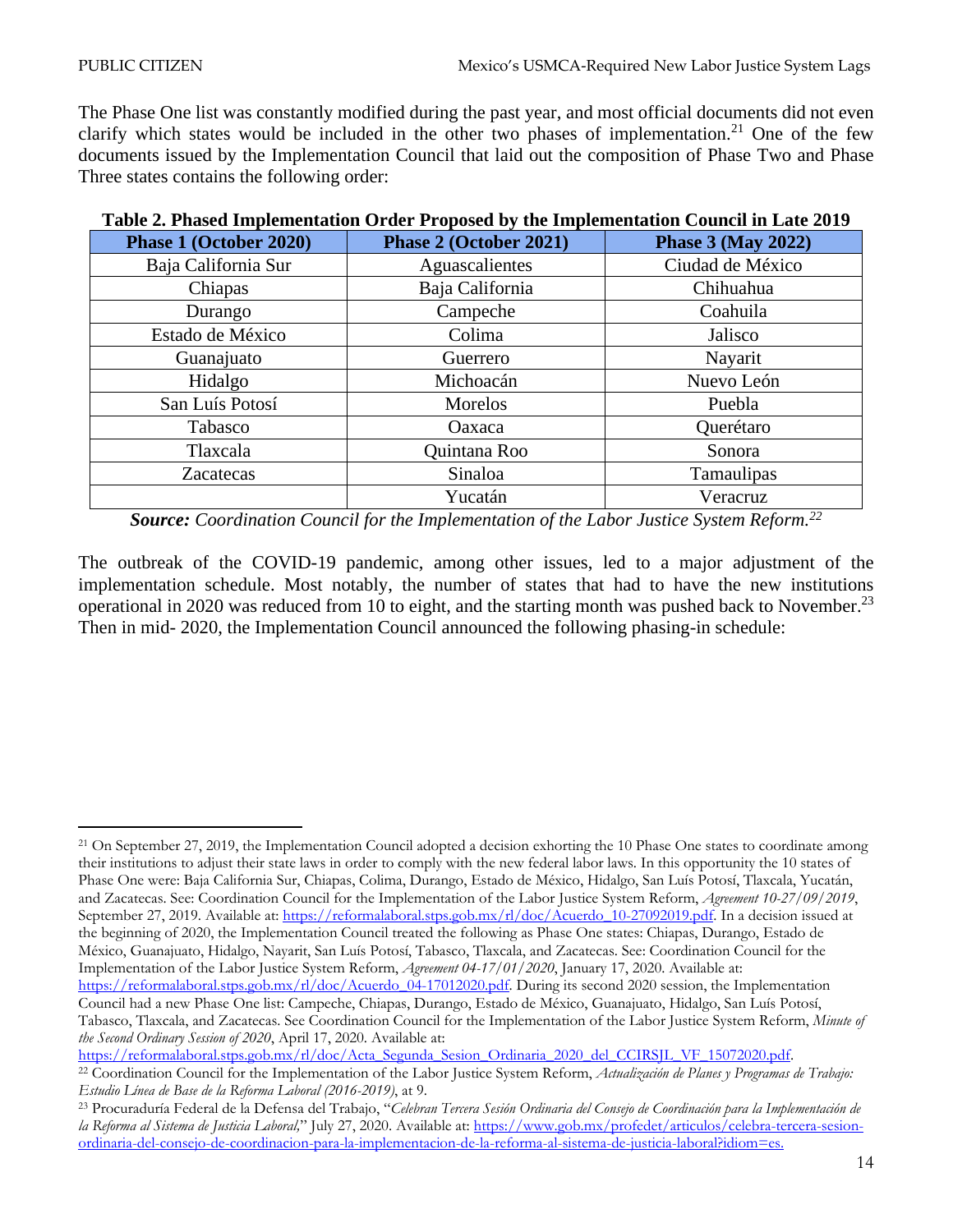| <b>Phase 1 (November 2020)</b> | Phase 2 (October 2021)          | <b>Phase 3 (May 2022)</b> |  |
|--------------------------------|---------------------------------|---------------------------|--|
| Campeche                       | Aguascalientes                  | Ciudad de México          |  |
| Chiapas                        | Baja California                 | Chihuahua                 |  |
| Durango                        | Baja California Sur<br>Coahuila |                           |  |
| Estado de México               | Colima                          | Jalisco                   |  |
| Hidalgo                        | Michoacán<br>Guanajuato         |                           |  |
| San Luís Potosí                | Guerrero                        | Nayarit                   |  |
| Tabasco                        | Morelos                         | Nuevo León                |  |
| <b>Zacatecas</b>               | Oaxaca                          | Sinaloa                   |  |
|                                | Puebla                          | Sonora                    |  |
|                                | Querétaro                       | Tamaulipas                |  |
|                                | Quintana Roo                    | Yucatán                   |  |
|                                | Tlaxcala                        |                           |  |
|                                | Veracruz                        |                           |  |

| Table 3. Phased Implementation Order Proposed by the Implementation Council in July 2020 |  |  |  |  |
|------------------------------------------------------------------------------------------|--|--|--|--|
|------------------------------------------------------------------------------------------|--|--|--|--|

*Source: Coordination Council for the Implementation of the Labor Justice System Reform.<sup>24</sup>*

In September 2020, the Labor and Social Welfare Secretariat declared that Hidalgo, a Phase One state, was not going to have operational state-level labor courts and conciliation centers by November of 2020. Hidalgo remained on the first-stage list, but only with respect to the federal labor courts and the Federal Center for Labor Conciliation and Registration exercising its conciliation functions over the disputes that fall within federal jurisdiction.<sup>25</sup>

To Mexico's credit, on November 18, 2020, the new federal and state-level labor courts for Phase One states started receiving cases.<sup>26</sup> And, in December 2020, the Labor and Social Welfare Secretariat launched the processes to start the implementation in the 14 states that are slated for Phase Two. This entails coordination between the federal and local authorities and between the executive and the judicial branches, legislative harmonization at the state level, recruitment of personnel and setting up the physical infrastructure needed for the new courthouses and conciliation centers. <sup>27</sup> Yet, if all these efforts are being carried out for 14 states, it begs the question: Why not do the same for the current Phase Three states that exhibit the most problematic labor relations in the country?

# **Mexico's Phased Implementation of Independent and Impartial Labor Courts vs. its Labor Obligations Under the Revised NAFTA**

Annex 23-A of the revised NAFTA requires Mexico to establish and maintain independent and impartial labor courts for the adjudication of disputes relating to collective bargaining agreements and the recognition

<sup>24</sup> *Id.*

<sup>25</sup> Zenyazen Flores, "*Reforma laboral arrancará en solo 7 estados en la primera etapa,*" El Financiero, September 29, 2020. Available at: [https://www.elfinanciero.com.mx/economia/reforma-laboral-arrancara-en-solo-7-estados-en-la-primera-etapa.](https://www.elfinanciero.com.mx/economia/reforma-laboral-arrancara-en-solo-7-estados-en-la-primera-etapa)

<sup>26</sup> José Luis Álvarez, "*Adiós a las juntas de conciliación: empiezan a funcionar los tribunales laborales federales*," El Contribuyente, November 18, 2020. Available at: [https://www.elcontribuyente.mx/2020/11/adios-a-las-juntas-de-conciliacion-empiezan-a-funcionar-los](https://www.elcontribuyente.mx/2020/11/adios-a-las-juntas-de-conciliacion-empiezan-a-funcionar-los-tribunales-laborales-federales/)[tribunales-laborales-federales/.](https://www.elcontribuyente.mx/2020/11/adios-a-las-juntas-de-conciliacion-empiezan-a-funcionar-los-tribunales-laborales-federales/) 

<sup>27</sup> Labor and Social Welfare Secretariat, "*Arranca la segunda etapa de implementación de la Reforma Laboral; se sumarán 14 estados en 2021 al nuevo modelo de justicia laboral,*" December 13, 2020. Available at: [https://www.gob.mx/profedet/es/articulos/arranca-la-segunda](https://www.gob.mx/profedet/es/articulos/arranca-la-segunda-etapa-de-implementacion-de-la-reforma-laboral-se-sumaran-14-estados-en-2021-al-nuevo-modelo-de-justicia-laboral?idiom=es)[etapa-de-implementacion-de-la-reforma-laboral-se-sumaran-14-estados-en-2021-al-nuevo-modelo-de-justicia-laboral?idiom=es.](https://www.gob.mx/profedet/es/articulos/arranca-la-segunda-etapa-de-implementacion-de-la-reforma-laboral-se-sumaran-14-estados-en-2021-al-nuevo-modelo-de-justicia-laboral?idiom=es)